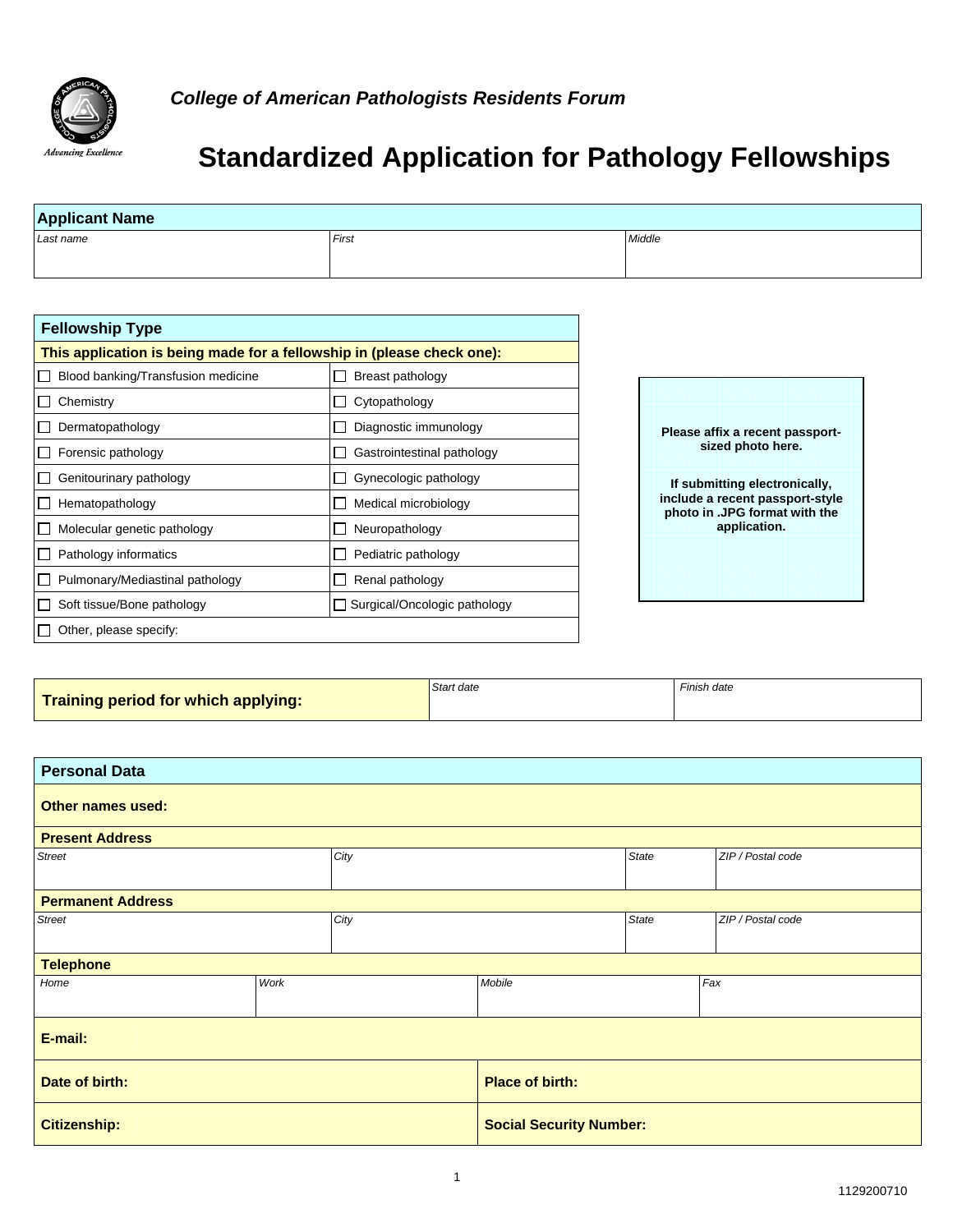## **If not a U.S. citizen, type of Visa:**

| <b>Education</b> |    |         |                                  |         |                        |
|------------------|----|---------|----------------------------------|---------|------------------------|
| (Mo/Yr)          |    | (Mo/Yr) | (Undergraduate School)           | (Major) | (Degree)               |
|                  | to |         |                                  |         |                        |
| (Mo/Yr)          |    | (Mo/Yr) | (Graduate School, if applicable) |         | (Degree)               |
|                  | to |         |                                  |         |                        |
| (Mo/Yr)          |    | (Mo/Yr) | (Medical School)                 |         | (Degree)               |
|                  | to |         |                                  |         |                        |
| (Mo/Yr)          |    | (Mo/Yr) | (Residency)                      |         | (AP, CP, AP/CP, other) |
|                  | to |         |                                  |         |                        |
| (Mo/Yr)          |    | (Mo/Yr) | (Other GME, if applicable)       |         | Area of training       |
|                  | to |         |                                  |         |                        |
| (Mo/Yr)          |    | (Mo/Yr) | (Other GME, if applicable)       |         | Area of training       |
|                  | to |         |                                  |         |                        |

| <b>Other Experience</b> |                                                                                                                                 |  |  |  |  |  |  |
|-------------------------|---------------------------------------------------------------------------------------------------------------------------------|--|--|--|--|--|--|
|                         | In chronological order, list other educational experiences, jobs, military service or training that is not accounted for above. |  |  |  |  |  |  |
| (Mo/Yr)                 | (Mo/Yr)                                                                                                                         |  |  |  |  |  |  |
|                         | to                                                                                                                              |  |  |  |  |  |  |
| (Mo/Yr)                 | (Mo/Yr)                                                                                                                         |  |  |  |  |  |  |
|                         | to                                                                                                                              |  |  |  |  |  |  |
| (Mo/Yr)                 | (Mo/Yr)                                                                                                                         |  |  |  |  |  |  |
|                         | to                                                                                                                              |  |  |  |  |  |  |

| <b>National Boards</b>                                                   |                                                                         |                  |                     |  |                                                                        |                  |                                 |                                      |                     |  |                  |
|--------------------------------------------------------------------------|-------------------------------------------------------------------------|------------------|---------------------|--|------------------------------------------------------------------------|------------------|---------------------------------|--------------------------------------|---------------------|--|------------------|
|                                                                          |                                                                         |                  |                     |  | Please indicate national board examination dates and results received. |                  |                                 |                                      |                     |  |                  |
| <b>USMLE Step 1</b>                                                      |                                                                         |                  | <b>USMLE Step 2</b> |  |                                                                        |                  |                                 |                                      | <b>USMLE Step 3</b> |  |                  |
| Date passed                                                              | Score (optional)                                                        |                  | CK - Date passed    |  | Score (optional)                                                       | CS - Date passed |                                 | Score (optional)                     | Date passed         |  | Score (optional) |
|                                                                          |                                                                         |                  |                     |  |                                                                        |                  |                                 |                                      |                     |  |                  |
| For graduates of international medical schools, are you ECFMG-certified? |                                                                         |                  |                     |  |                                                                        | Yes<br>l I No    |                                 | If yes, list date certified (Mo/Yr): |                     |  |                  |
|                                                                          | <b>COMLEX Level 3</b><br><b>COMLEX Level 2</b><br><b>COMLEX Level 1</b> |                  |                     |  |                                                                        |                  |                                 |                                      |                     |  |                  |
| Date passed                                                              |                                                                         | Score (optional) |                     |  | Date passed                                                            | Score (optional) | Score (optional)<br>Date passed |                                      |                     |  |                  |
|                                                                          |                                                                         |                  |                     |  |                                                                        |                  |                                 |                                      |                     |  |                  |

| <b>Medical Licensure</b>                                                                                                                                                      |                                                                    |                                                                       |                       |                      |  |  |  |
|-------------------------------------------------------------------------------------------------------------------------------------------------------------------------------|--------------------------------------------------------------------|-----------------------------------------------------------------------|-----------------------|----------------------|--|--|--|
| Please list any states in which you hold a license to practice medicine. Please provide a license number. If an application is<br>pending in a state, please write "pending." |                                                                    |                                                                       |                       |                      |  |  |  |
| (State)                                                                                                                                                                       | (Date Issued)                                                      | (Medical License Number)                                              | (Active?)             |                      |  |  |  |
|                                                                                                                                                                               |                                                                    |                                                                       | Yes<br>$\blacksquare$ | No<br>$\blacksquare$ |  |  |  |
| (State #2)                                                                                                                                                                    | (Date Issued)                                                      | (Medical License Number)                                              | (Active?)             |                      |  |  |  |
|                                                                                                                                                                               |                                                                    |                                                                       | Yes<br>- 1            | No<br>$\blacksquare$ |  |  |  |
|                                                                                                                                                                               | Have you ever been reprimanded, or had your license suspended or   | $\Box$ Yes (If so, please explain in an attached sheet.)              |                       |                      |  |  |  |
| revoked in any of these states?                                                                                                                                               |                                                                    | $\Box$ No                                                             |                       |                      |  |  |  |
| a medical malpractice legal suit?                                                                                                                                             | Have you ever been named in (and/or had a judgment against you) in | $\Box$ Yes (If so, please explain in an attached sheet.)<br>$\Box$ No |                       |                      |  |  |  |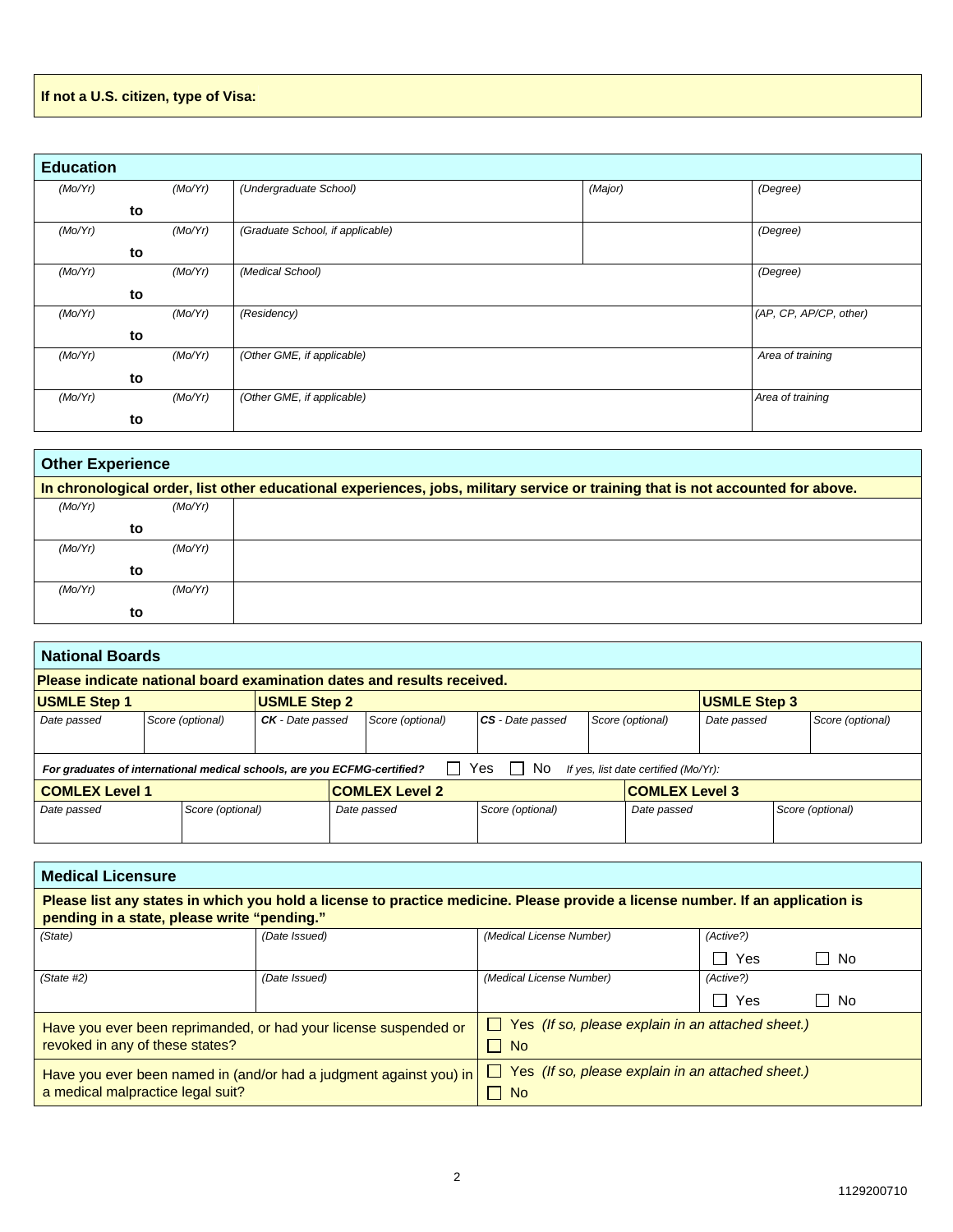| <b>Board Certification</b>                                                               |                       |                       |  |  |  |  |
|------------------------------------------------------------------------------------------|-----------------------|-----------------------|--|--|--|--|
| <b>Please indicate any areas of board certification.</b>                                 |                       |                       |  |  |  |  |
| Board                                                                                    | Area of Certification | Date of Certification |  |  |  |  |
|                                                                                          |                       |                       |  |  |  |  |
| Honors, Awards, Publications, Presentations, Memberships, Leadership/Research Experience |                       |                       |  |  |  |  |
| Please list on attached application forms or include this information in your CV.        |                       |                       |  |  |  |  |

 **Please list on attached application forms or include this information in your CV.** 

| Letters of Recommendation and/or References                                                             |      |       |       |                   |  |  |  |
|---------------------------------------------------------------------------------------------------------|------|-------|-------|-------------------|--|--|--|
| Please list the individuals who will write your letters of recommendation. At least three are required. |      |       |       |                   |  |  |  |
|                                                                                                         |      |       |       |                   |  |  |  |
| <b>Reference #1</b>                                                                                     |      |       |       |                   |  |  |  |
| Name                                                                                                    |      | Title |       |                   |  |  |  |
| Institution                                                                                             |      |       |       |                   |  |  |  |
| Address                                                                                                 | City |       | State | ZIP / Postal Code |  |  |  |
| Telephone                                                                                               |      | Email |       |                   |  |  |  |
| <b>Reference #2</b>                                                                                     |      |       |       |                   |  |  |  |
| Name                                                                                                    |      | Title |       |                   |  |  |  |
| Institution                                                                                             |      |       |       |                   |  |  |  |
| Address                                                                                                 | City |       | State | ZIP / Postal Code |  |  |  |
| Telephone                                                                                               |      | Email |       |                   |  |  |  |
| Reference #3                                                                                            |      |       |       |                   |  |  |  |
| Name                                                                                                    |      | Title |       |                   |  |  |  |
| Institution                                                                                             |      |       |       |                   |  |  |  |
| Address                                                                                                 | City |       | State | ZIP / Postal Code |  |  |  |
| Telephone                                                                                               |      | Email |       |                   |  |  |  |
| <b>Reference #4 (optional)</b>                                                                          |      |       |       |                   |  |  |  |
| Name                                                                                                    |      | Title |       |                   |  |  |  |
| Institution                                                                                             |      |       |       |                   |  |  |  |
| Address                                                                                                 | City |       | State | ZIP / Postal Code |  |  |  |
| Telephone                                                                                               |      | Email |       |                   |  |  |  |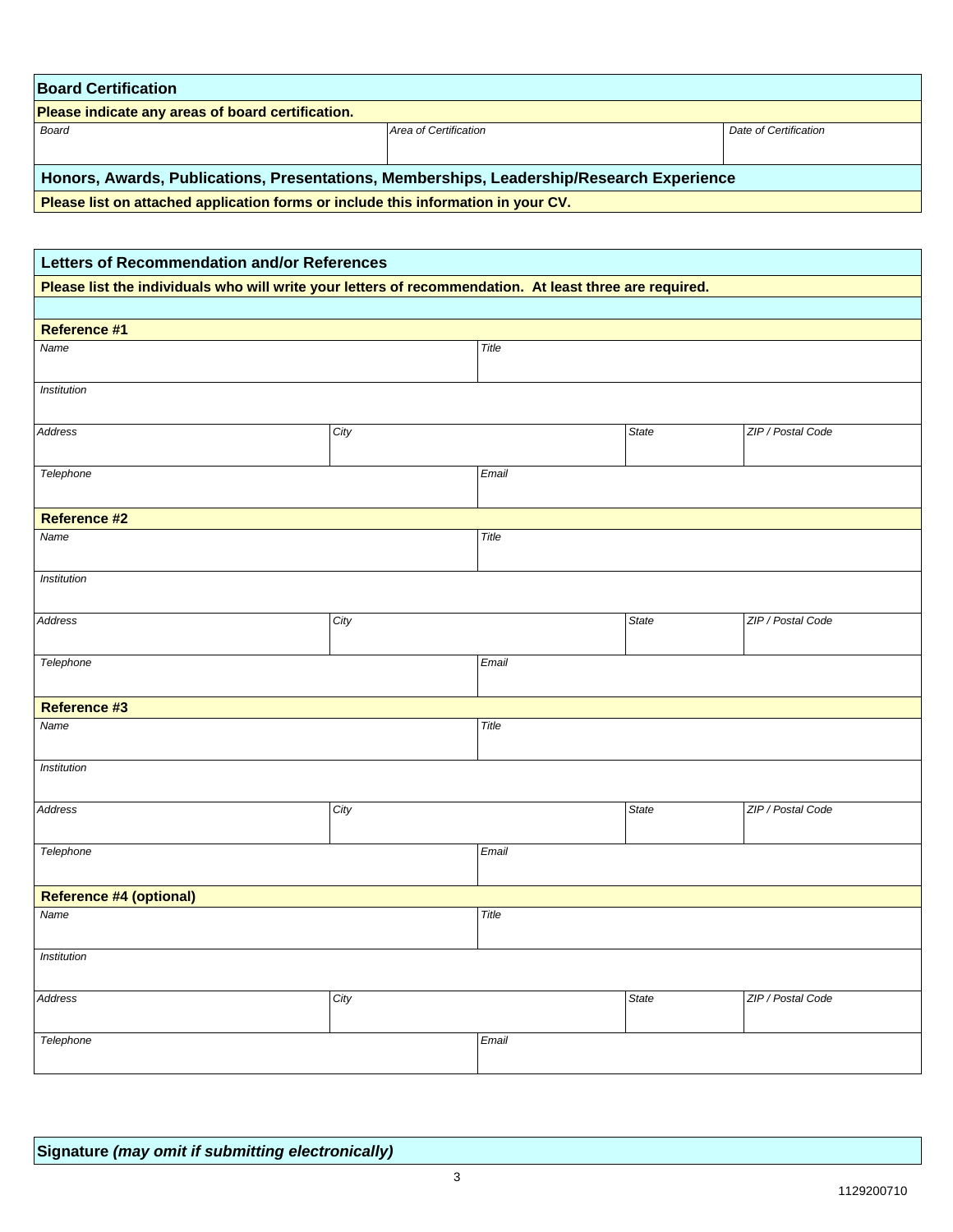| If hereby certify that all of the information on this application is accurate, complete, and current to the best of my knowledge, and that this<br>application is being made for serious consideration of training in the Pathology Fellowship indicated. I understand that accepting more than<br>one fellowship position constitutes a violation of professional ethics and may result in the forfeiture of all positions. |      |  |  |  |  |
|------------------------------------------------------------------------------------------------------------------------------------------------------------------------------------------------------------------------------------------------------------------------------------------------------------------------------------------------------------------------------------------------------------------------------|------|--|--|--|--|
| Signature                                                                                                                                                                                                                                                                                                                                                                                                                    | Date |  |  |  |  |
|                                                                                                                                                                                                                                                                                                                                                                                                                              |      |  |  |  |  |
|                                                                                                                                                                                                                                                                                                                                                                                                                              |      |  |  |  |  |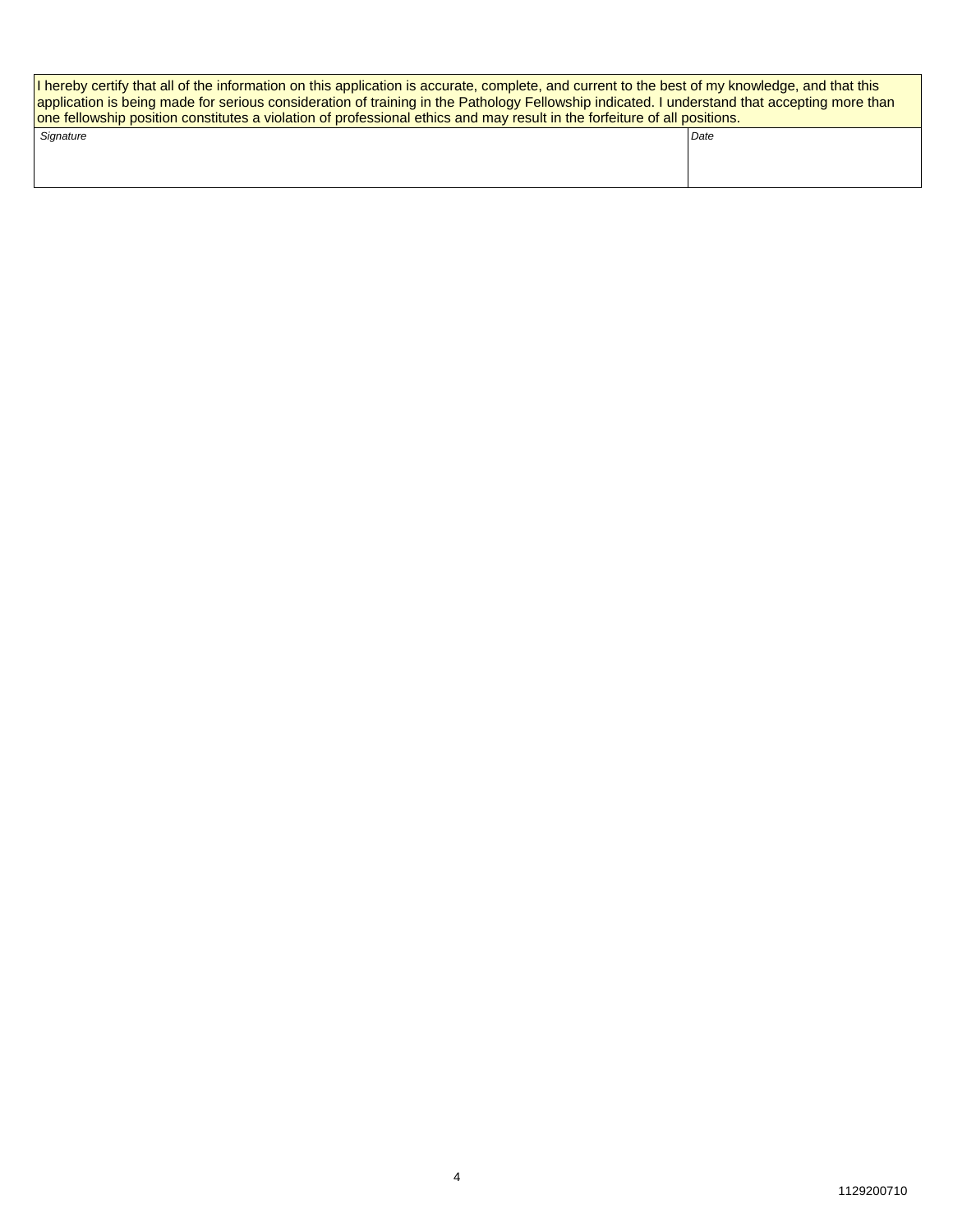**Honors and Awards** *(if explicitly listed on CV, include highlights here with reference to location on CV)*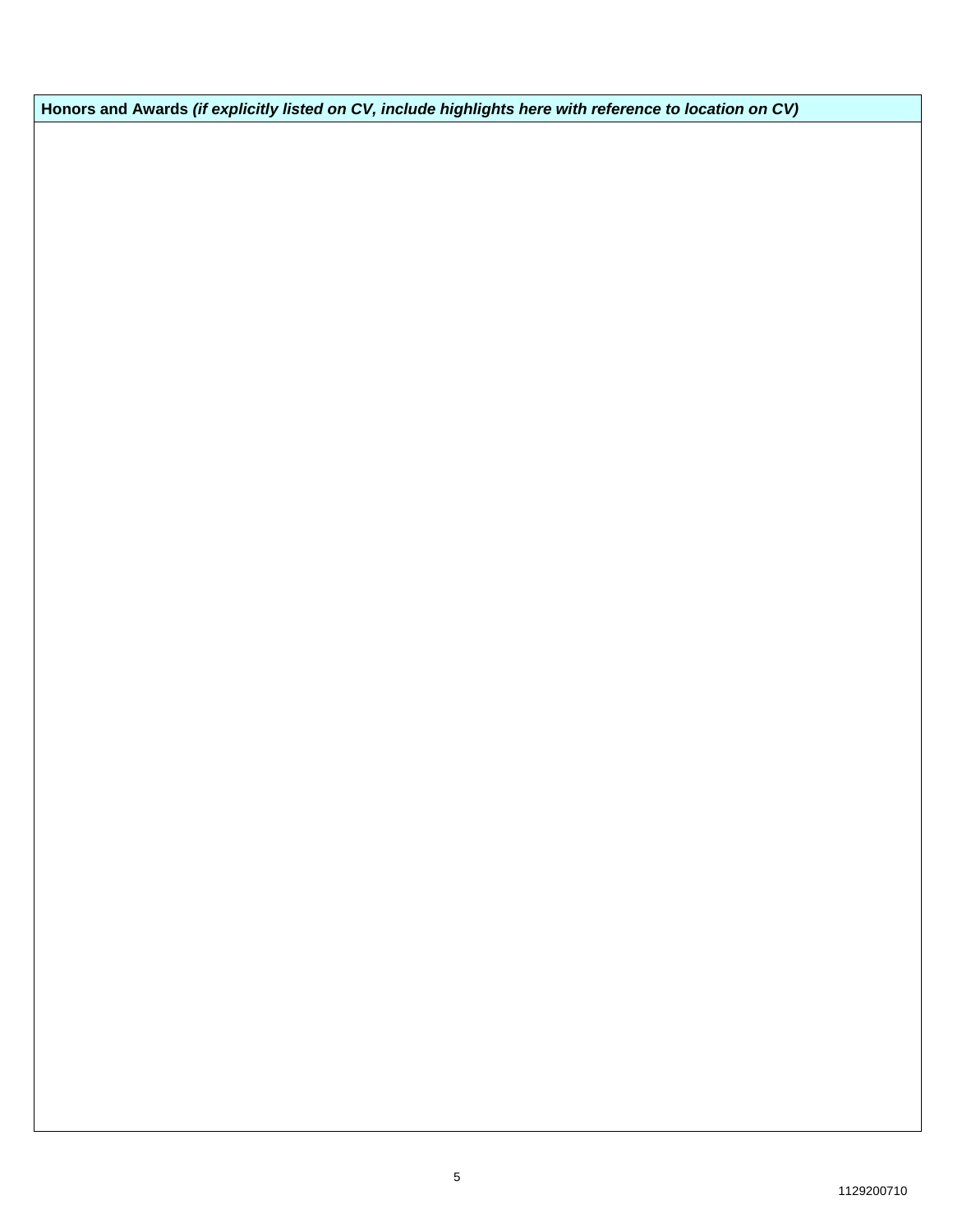**Publications and Presentations** *(if explicitly listed on CV, include highlights here with reference to location on CV)*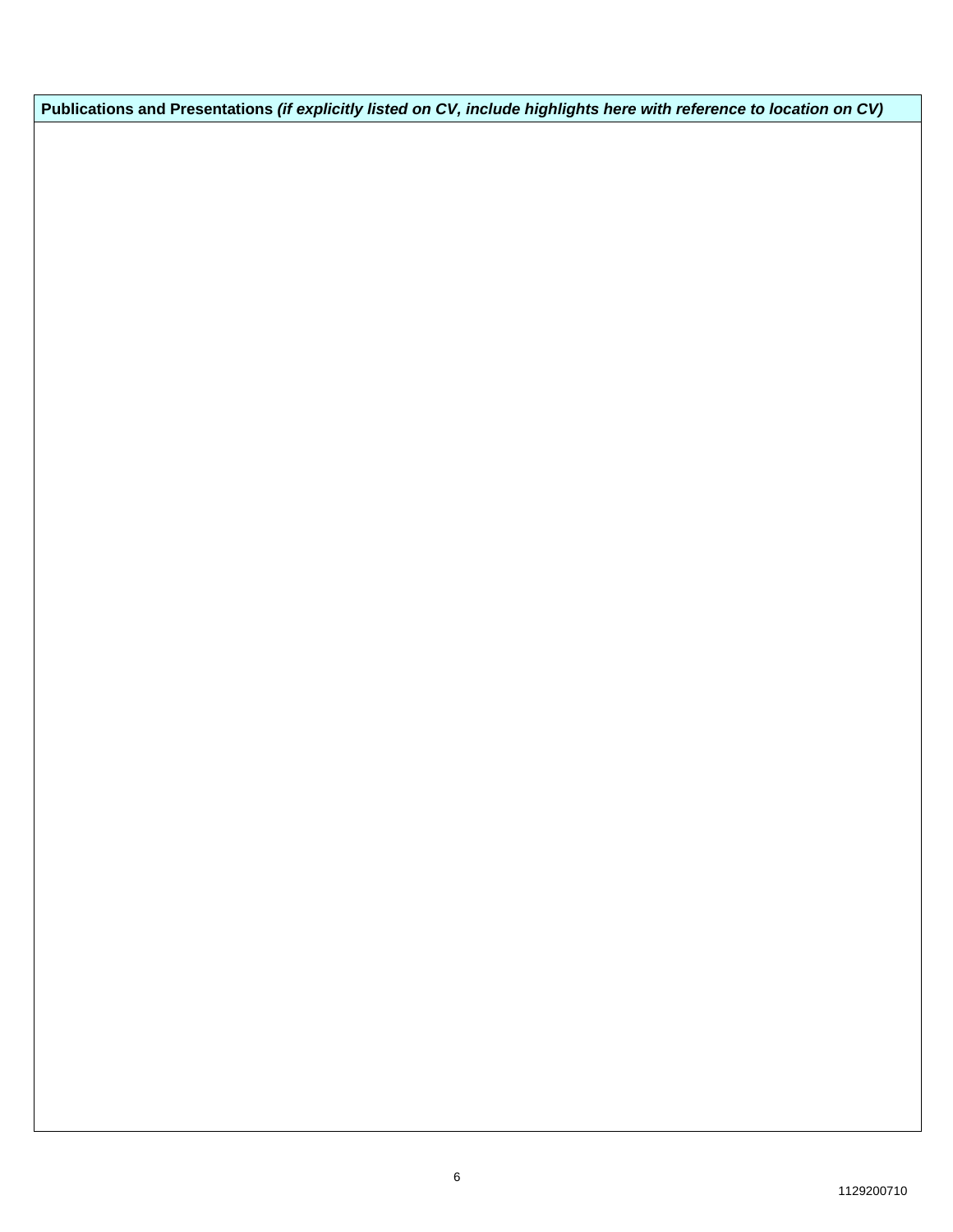**Memberships and Leadership/Research Experience** *(if explicitly listed on CV, include highlights here with reference to location on CV)*